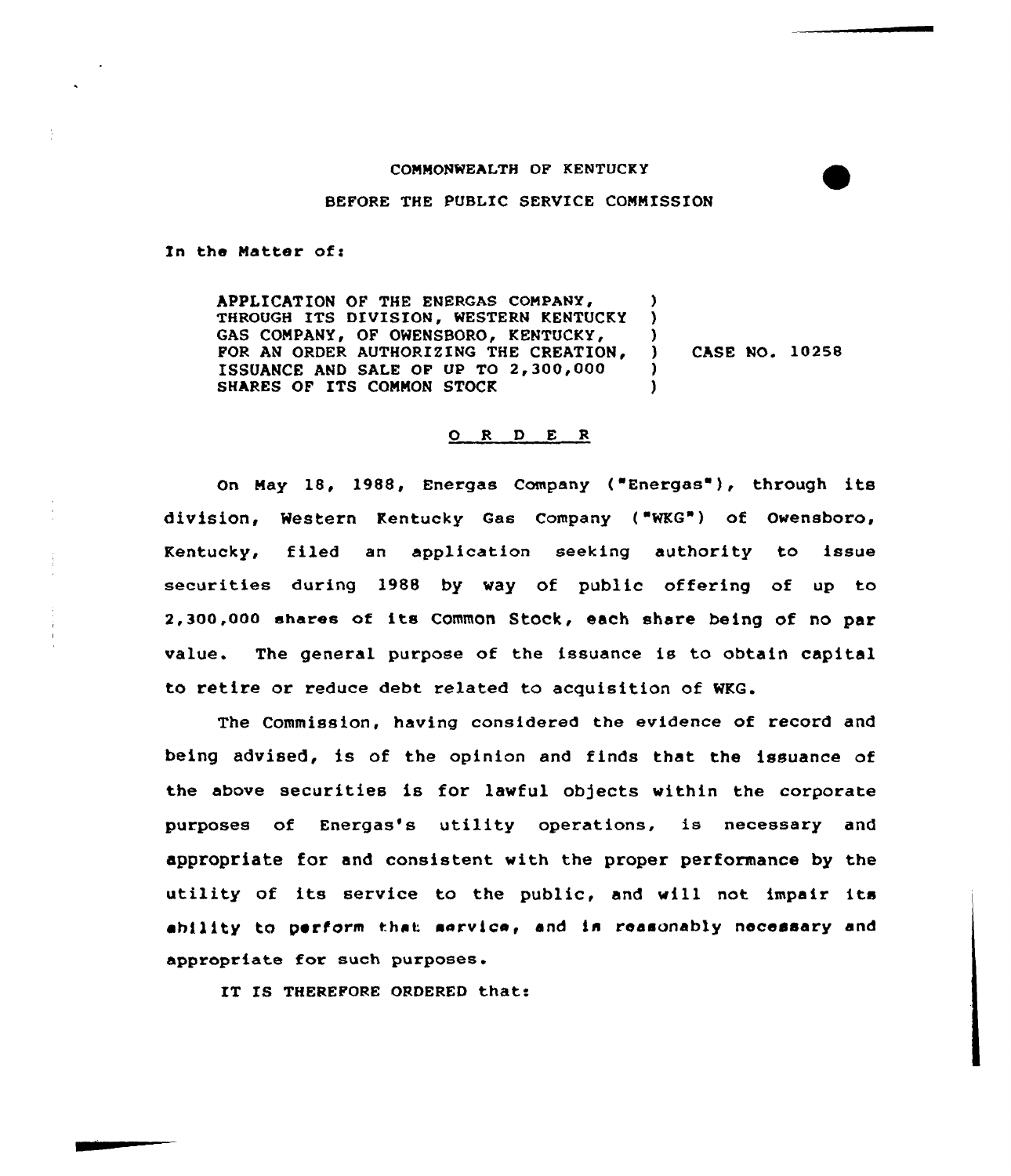1. Energas be and it hereby is authorized to issue during 1988 common stock with no par value, provided that the aggregate number of shares so issued (exclusive of any shares issued and sold pursuant to previous authorization of this Commission) shall not exceed 2,300,000.

2. Any issuance pursuant to the authority contained in this Order shall occur on or before December 31, 1988, unless such date be extended by further Order of the Commission.

3. Energas shall, prior to each issuance of securities authorized herein, file with the Commission <sup>a</sup> statement setting forth the anticipated date or dates of issuance of the securities authorized herein, the Articles of Amendment to Energas's Restated Articles of Incorporation, as amended, authorizing the increase in Enexgas's authorized shares, and the xesolution adopted by Energas's Board of Directors authorizing the stock issuance.

4. Energas shall, as soon as reasonably possible after each issuance of securities authorized herein, file with the Commission a statement setting forth the date or dates of issuance of the securities authorized herein. Energas shall also file, as soon as reasonably possible after each issuance of securities authorized herein, a statement setting forth all anticipated costs and expenses involved in the issuance and distribution of said securities.

Nothing contained herein shall be construed as a finding of value for any purpose or as a waxranty on the part of the Commonwealth of Kentucky or any agency thereof as to the securities authorized herein.